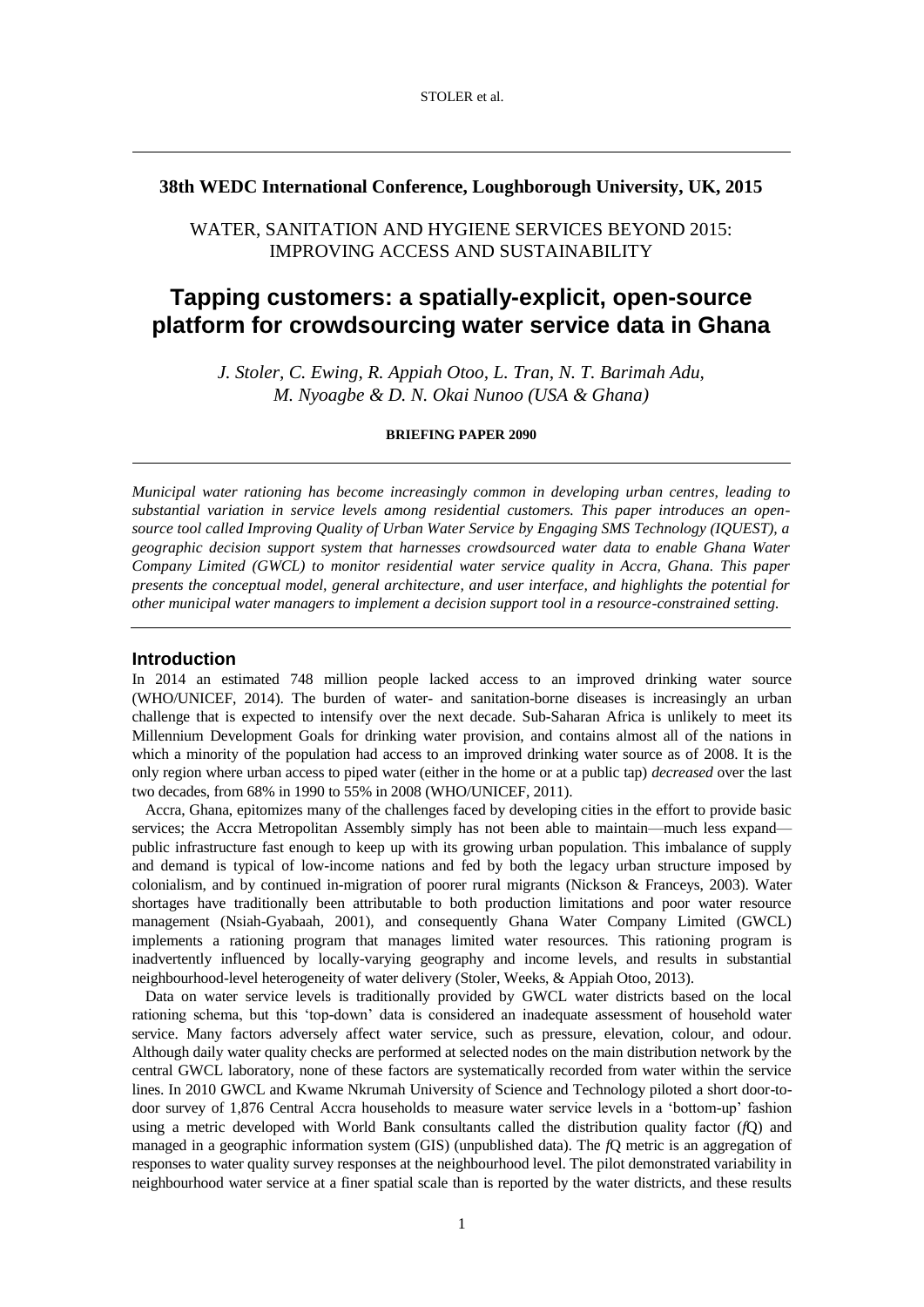#### STOLER et al.

elucidated the potential for spatial modelling of service levels elsewhere in the city. While the *f*Q methodology was promising, it was not pursued further because the household survey was too expensive and time-intensive for full implementation, and the pilot study area was inappropriate for broader statistical extrapolation due to its mixed residential and commercial profile. GWCL thus began to consider how the integration of new communications technologies could mitigate the cost of customer service data collection.

Short message service (SMS) is a common and inexpensive communication vehicle which has long held potential for improving health outcomes in the developing world [\(Kaplan, 2006\)](#page-5-5). A number of reviews highlight the growing use of mobile health (mHealth) applications such as SMS in the provision of health services [\(Free et al., 2013;](#page-5-6) [Gurman, Rubin, & Roess, 2012;](#page-5-7) [Krishna, Boren, & Balas, 2009\)](#page-5-8). Despite this progress, a number of significant challenges remain to implementing mHealth applications in resourceconstrained settings, and these range from variable literacy and socio-cultural patterns among the target population to telecommunications service provider instability [\(Arul, Holley, & Bas, 2013;](#page-5-9) [Medhi et al.,](#page-5-10)  [2011;](#page-5-10) [Siedner et al., 2012\)](#page-5-11). These challenges have slowed the widespread adoption of SMS and automated dialling systems to little more than another marketing or customer service tool for public utilities or government services in developing economies.

This paper describes a new tool called *Improving Quality of Urban Water Service by Engaging SMS Technology* (IQUEST), a geographic decision support system that aims to harness crowd sourced water data for monitoring residential water service quality by GWCL at a significantly reduced cost. The project uses an SMS gateway to solicit, collect and parse data, and an open-source interactive data mapping software to drive an analytic management dashboard. The integration of data from multiple platforms exemplifies an increasingly data-driven approach to water management [\(Kapoor & Menon, 2014\)](#page-5-12), while recognizing mobile technology's role as a new cornerstone of sustainable public participation [\(Ochara & Mawela, 2013\)](#page-5-13). This pilot, scheduled for late 2015 and limited to the Accra Metropolitan Area, will inform the potential for engaging Accra's public and ultimately rolling out IQUEST to other areas in Greater Accra Region served by GWCL. IQUEST has the potential to inform district managers of possible leaks and/or water piracy, identify areas that are in particular need of non-emergency infrastructure maintenance, and ultimately inform water resource management. The IQUEST code is open source and may be portable to other developingworld urban centres with residential water monitoring issues.

## **System components**

The participation of water customers in reporting water service quality over time is central to the data collection process for IQUEST. Pilot interfaces are planned for three types of incoming data streams: solicited SMS, volunteered SMS, and solicited voice. Outbound text messages are generated by IQUEST, and all messages (inbound and outbound) are transmitted by the SMS gateway called TXTMeGhana. This service provides an application programming interface (API) leased by telecommunications companies as a dedicated channel to accept SMS messages, in our case on behalf of MTN, the mobile provider for GWCL. TXTMeGhana passes incoming response data to the parsing module for conversion and storage within IQUEST. Voice data are solicited and collected by an interactive voice response system (IVRS). IQUEST then aggregates all submissions and displays them in charts available to GWCL management via an online dashboard, which is the focus of this paper. The general system architecture for IQUEST and related interfaces is summarized in Figure 1.

The initial pilot of IQUEST will pursue four indicators of customer water quality: colour, particles, taste/odour, and hours of flow, and each data stream will crowdsource these indicators in a slightly different manner. The four indicators were selected from a longer list of indicators that were measured in the 2010 GWCL study that produced the *f*Q metric, and were found to have the strongest associations with the *f*Q. These methods of customer data collection present a nominal cost to the customer in the form of a minute of their time to send the SMS or answer a call, as SMS messages to GWCL are toll-free, and Ghanaian mobile plans do not charge for incoming calls. That said, all of these crowdsourcing strategies will require a local branding and marketing strategy with a community presence in order to repeatedly remind customers of the importance of the initiative, and the potential service improvements associated with their participation. These marketing efforts will be specifically targeted toward lower-income neighbourhoods, as these customers are more likely to experience water stress due to intermittent service. Higher-income families are more likely to own pumps and large water tanks in order to store water during periods of intermittent delivery. These families are generally less affected by rationing schedules and maintenance-related shutoffs, and therefore less likely to provide useful information about hours of flow.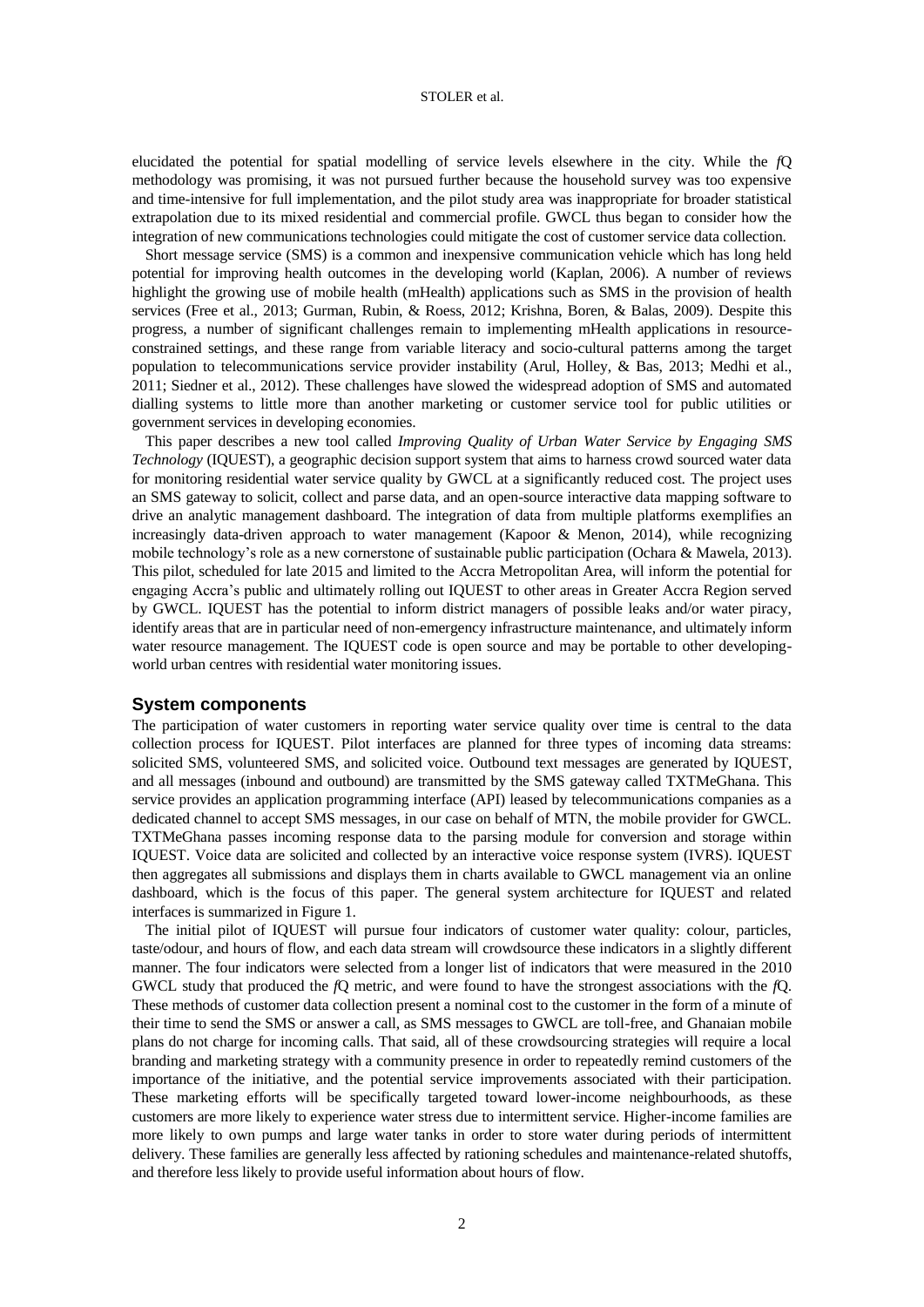STOLER et al.



## **Solicited SMS**

The primary mechanism for crowdsourcing water quality data is the solicitation of SMS messages via SMS itself. A custom PHP interface allows IQUEST to perform three key functions using the GWCL customer database: search, send, and update. That is, the system will *search* customer records and apply a geodemographic sampling scheme to select target customers, *send* outgoing SMS messages to a selected group, and then *update* the customer record with the timestamp of when the customer was contacted. Customer queries will typically be based on geographic location (using neighbourhood codes), language spoken, and the date of last SMS inquiry in order to generate targeted messages that increase the probability of customer response.

## **Solicited voice**

Customers will also be sampled to receive brief automated telephone solicitations, i.e. robocalls, to volunteer information about the quality of their water service. The IVRS will be able to access the GWCL customer database to target geodemographic characteristics and ensure that the correct language script is presented to the customer. The customer would hear a short introductory script and be asked to press 1 on their keypad to opt into the survey. The IVRS then asks sequential questions about each indicator and specifies the numeric keys, i.e. touch-tones, which correspond to each valid response. The interactive nature of the IVRS allows all four indicators to be collected in a single call that would last no more than a minute or two. After a customer completes a survey, the IVRS will conclude with a thank-you message that is similar to the one scripted to SMS participants, and they will not be contacted for at least another 30 days.

#### **Volunteered SMS**

One of the shortcomings of targeted solicitations via SMS or automated calls to GWCL customers is that the customer database typically only contains contact information for one member of a given household. The individual on record may spend much of their day away from the home, and may not be the most reliable source of information about water service. GWCL therefore wants to democratize the reporting process by providing a mechanism for other household members—or any community member in a GWCL service area—to proactively send us information about water service issues. Project managers have designed colourful postcards that instruct water customers to submit short, coded water reports via SMS (toll-free) that capture the basic water flow and quality information described above.

To send a water report, a customer will enter a numeric neighbourhood code plus descriptors of yesterday's water service to the water company's dedicated SMS short code. The message then goes into a central database where it is parsed into a neighbourhood code and four water quality indicators and a date timestamp. The IQUEST system then aggregates all submissions for display in charts and maps via the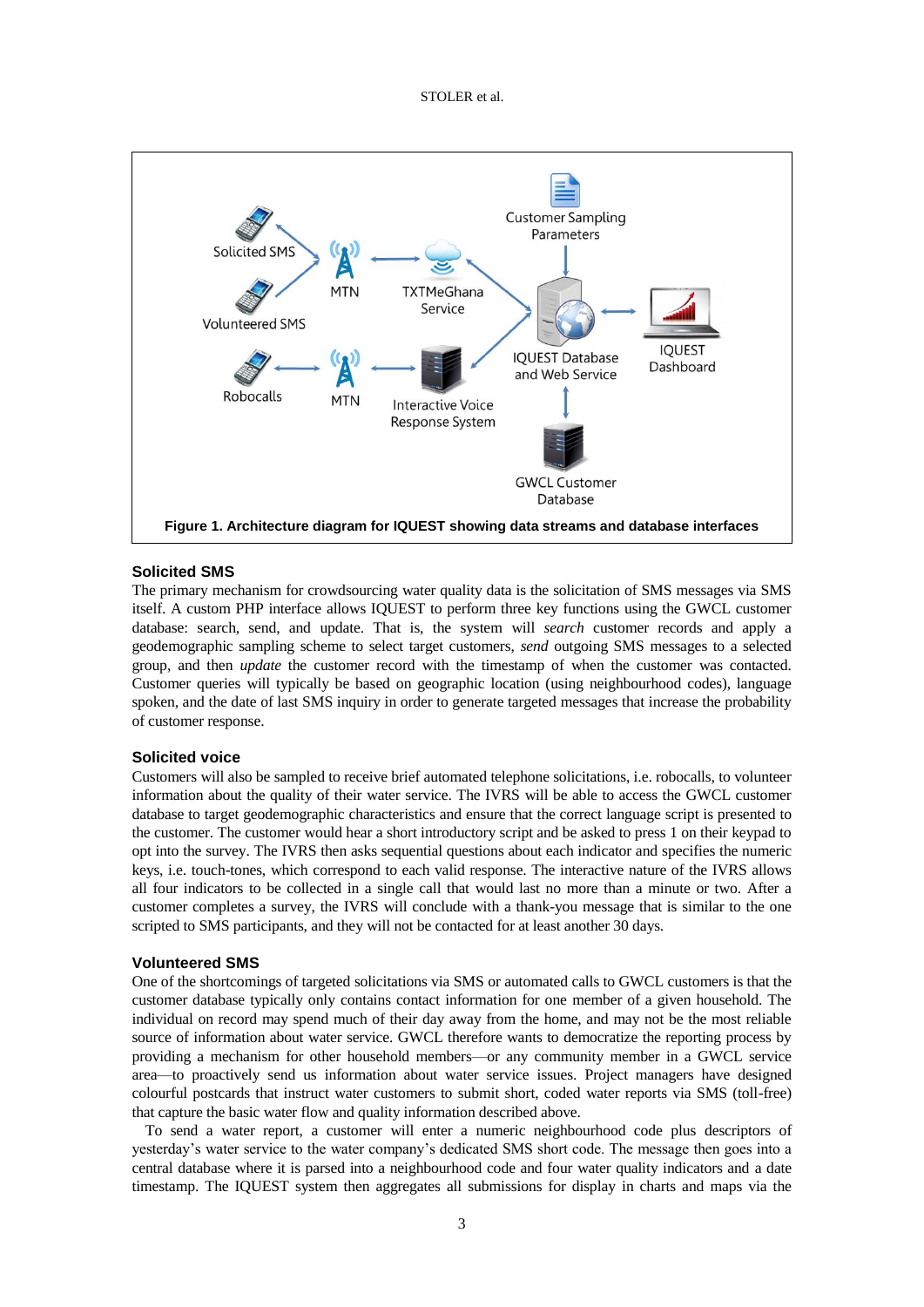management dashboard. To motivate customer submissions, the instructions will explicitly express GWCL's interest in hearing from its customers in order to improve water service. As an incentive during the prelaunch, GWCL plans to advertise a monthly drawing in which the company randomly selects a participant from each pilot community to receive free phone credits.

#### **Input parsing**

The parsing module processes customers' text messages into a format suitable for queries from the IQUEST dashboard application. For solicited SMS, the parsing module first separates the customer's mobile number from the message header and matches it to the customer's neighbourhood by querying it from the GWCL customer database. For volunteered SMS, the parsing module interprets the numeric neighbourhood code from the first few characters of the message body. In either case, the parsing module then separates the message body into characters and keywords and attempts to match them to a particular indicator category (colour, particles, taste/odour, and hours of flow) using a validation algorithm. If a response is valid, the timestamp, mobile number, and indicator value is logged to a new record in the IQUEST database. The customer-sourced data is now available for querying.

## **Prototype**

The core of IQUEST is a web-based application written in PHP and JavaScript with a MySQL database. Incoming message data is processed by IQUEST's web service and stored in a MySQL database where it is accessed through the online dashboard. This section describes the web service and dashboard, and summarizes current and planned features of IQUEST's user interface (UI).

## **Web service and dashboard specifications**

A simple API written in PHP handles requests between IQUEST and each system interface; the web service is essentially the translator that allows each system component to communicate with each other. The web service provides the engine for querying the IQUEST database using parameters such as a date range or neighbourhood location. It also returns data that are properly formatted for display in the dashboard using Google Charts. The dashboard utilizes various open source projects to provide a simple and effective tool for management. The presentation layer is handled by Twitter Bootstrap, which allows the website to easily respond to different devices and screen sizes. In addition to the dropdown menu of neighbourhoods, a map allows users to navigate neighbourhoods spatially by loading KML through OpenLayers. The water quality data is retrieved through AJAX calls using jQuery and presented through Google Charts.

The PHP web service script and dashboard source code are open source and available at the following Internet address, along with screenshots of the UI: https://github.com/claytical/IQUEST/archive/master.zip.

#### **The management dashboard (user interface)**

The dashboard is the user interface of IQUEST that is accessed by water managers at GWCL. The dashboard is designed for simplicity and ease of use, and the prototype consists of two primary views: a summary view with overview information for all of the neighbourhoods that are being managed by IQUEST, and a neighbourhood view containing a dynamic map, neighbourhood-level summary statistics, and charts of each indicator.

After username/password authentication, the user sees a summary view screen with two tabs, *Overview* and *Index Ratings*, which each contain summary data for all enrolled neighbourhoods. The *Overview* tab summarizes the number of customer responses received by IQUEST over a defined time interval in a line graph. The *Index Ratings* tab displays a bar chart of a composite index created by awarding points for positive-quality customer responses, and dividing the number of actual points by the total number of potential points accumulated if all responses indicated positive quality, thus scaling the value from 0 (worst) to 100 (best). On either tab, the user may change the reporting time interval to any one of five presets (e.g. past 30 days, past 3 months, etc.) or define a custom time interval. This view also contains a drop-down menu in the upper right-hand corner for selecting a specific neighbourhood and drilling down to a detailed data view of that area, i.e. the neighbourhood view.

When a neighbourhood is selected from the summary view, the user is taken to this neighbourhood's view (see Figure 3, presented with simulated data). This view presents a KML neighbourhood map of the Accra Metropolitan Area draped over Google Map tiles. The user can select a defined or custom time interval for data display (just as in the summary view), and review information specific to the selected neighbourhood.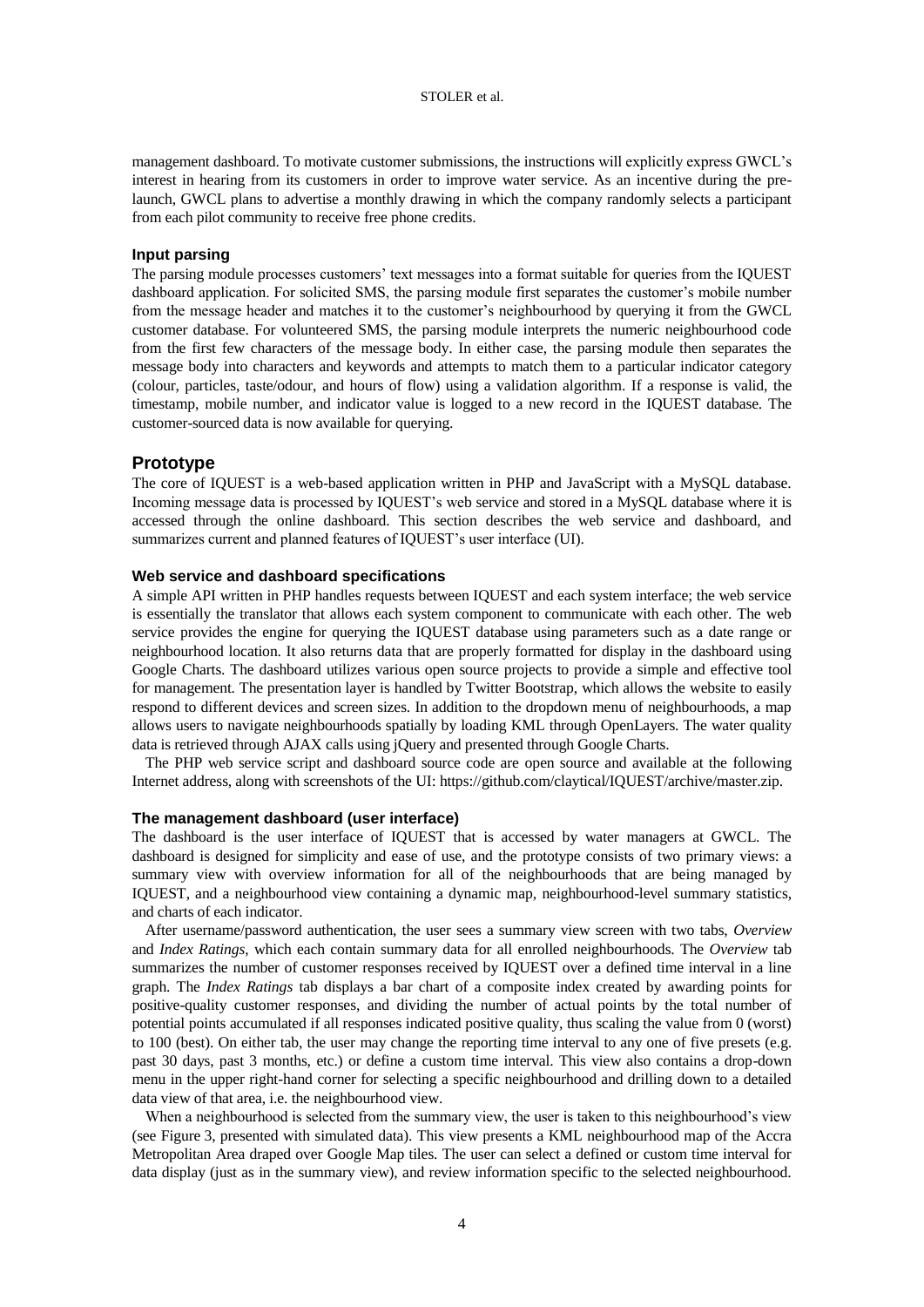## STOLER et al.

The user is presented with counts of the total number of customer reports, the number of unique users reporting, the average and median number of reports per participating customer, and a snapshot of the most frequent value reported for each of the four water quality metrics. Below the neighbourhood summary, the user can toggle among four tabs displaying a stacked area plot of each water quality metric over the selected time interval.

Overall, the summary view gives the GWCL manager a broad snapshot of neighbourhood-level variation in both customer participation and the water quality index. This offers management a simple qualitative tool for identifying potential neighbourhood outliers in customer engagement and water quality, an expected improvement over the status quo of relying on anecdotal stories from water district managers or spurious customer service complaints. The neighbourhood view allows management to qualitatively explore geographic patterns among communities with water quality shortfalls, and compare individually crowdsourced water quality metrics by neighbourhood. This could highlight the source of water distribution problems related to pump failures, cracks and leaks due to infrastructure aging or piracy, and other issues that are often also sources of non-revenue water and opportunities for cost recovery by the utility. By visualizing the geographic proximity of subpar water quality reports, GWCL management will be able to schedule more targeted field visits and more effectively deploy maintenance and repair projects, given the utility's limited resources. The ability to more quickly identify network failures could even have a public health impact, as Accra has intermittently faced relapses of cholera associated with the co-location of shallow, compromised sewage and water infrastructure [\(Dzotsi et al., 2014\)](#page-5-14).

#### **Future enhancements**

IQUEST was developed with basic data views as a proof-of-concept, but there are a number of additional features that are queued for a future release. The primary architectural change is, broadly speaking, the ability to capture input from a more diverse set of social media inputs, particularly WhatsApp and Viber, as smartphone adoption increases in Ghana. For now, opportunities for improvement are linked to improving the user interface. GWCL also hopes to add a reporting module that allows a user to export any data selection into canned reports or comma separated value (.csv) format for use in other data analysis tools.

## **Conclusion**

Accra's urban water sector has experienced significant inertia since the 2011 transfer of operational authority from the previous operator, AVRL, to Ghana Urban Water Limited, a provisional structure that managed operations for two years before ultimately transferring power back to GWCL. While plans are underway to expand water production for the Accra Metropolitan Area, cost recovery by the utility remains a primary concern. New initiatives to implement pre-paid water meters have been met with public outcry, particularly over social justice issues related to serving vulnerable populations, and elevated negative public sentiment against GWCL as an extension of the government. In this environment, GWCL is motivated to improve operational efficiency with its existing human and technological capacities, and the IQUEST system is one small exploratory step toward a customer-oriented focus that productively engages customers.

IQUEST is an inexpensive, open-source system that requires basic database management and programming expertise, but is relatively simple to deploy. It can accommodate multiple streams of incoming customer data, both solicited and volunteered, and offers management a geographically-oriented view of customer feedback with the potential to create high-impact maps of custom water service quality indices. By engaging customers in a participatory approach, it has the potential to redeem the public image of GWCL in communities via the pairing of modest degrees of civic engagement with competent water infrastructure maintenance and repair. IQUEST may be portable to other developing nation contexts and potentially paired with other new mHealth applications that objectively measure water quality in the field (Kumar Gunda et al., [2014\)](#page-5-15). It may be useful in other mobile-phone-heavy populations facing water management challenges, whether related to a municipal piped network, or to a centrally-managed constellation of boreholes. Accra's mobile-savvy population presents a generally untapped source of participatory data that may help provide clarity to an otherwise cloudy future of municipal water management in Ghana.

#### **Acknowledgements**

This work received internal funding from the Center for Communication, Culture, and Change at the School of Communication, University of Miami, with supplementary funding by the College of Arts and Sciences, University of Miami. The authors report no conflicts of interest that would influence this work.